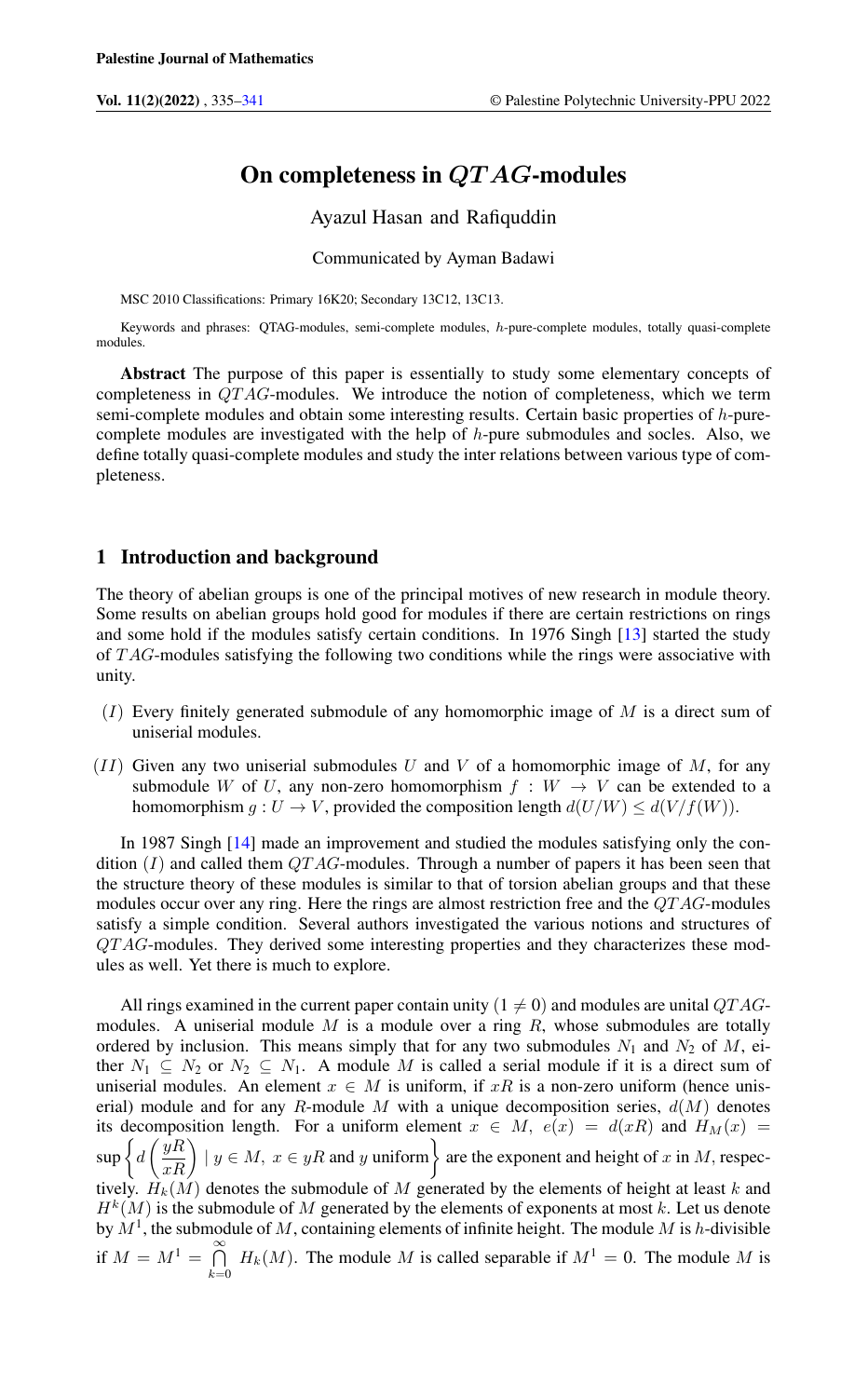said to be bounded, if there exists an integer k such that  $H_M(x) \leq k$  for every uniform element  $x \in M$ . A submodule N of M is h-pure in M if  $N \cap H_k(M) = H_k(N)$ , for every integer  $k \geq 0$ . A submodule  $B \subseteq M$  is a basic submodule of M, if B is h-pure in M,  $B = \bigoplus B_i$ , where each  $B_i$  is the direct sum of uniserial modules of length i and  $M/B$  is h-divisible.

The sum of all simple submodules of  $M$  is called the socle of  $M$ , denoted by  $Soc(M)$  and a submodule S of  $Soc(M)$  is called a subsocle of M. A subsocle S of M is called open if  $Soc(H_k(M)) \subseteq S$  for some non-negative integer k. The cardinality of the minimal generating set of M is denoted by  $g(M)$ . For all ordinals  $\alpha$ ,  $f_M(\alpha)$  is the  $\alpha^{th}\text{-}Ulm$  invariant of M (see [\[9\]](#page-6-3)) and it is equal to  $g(Soc(H_{\alpha}(M))/Soc(H_{\alpha+1}(M)))$ .

Imitating [\[10\]](#page-6-4), the submodules  $H_k(M)$ ,  $k \geq 0$  form a neighborhood system of zero, thus a topology known as h-topology arises. Closed modules are also closed with respect to this topology. Thus, the closure of  $N \subseteq M$  is defined as  $\overline{N} = \bigcap_{i=1}^{\infty} N$  $\bigcap_{k=0} (N + H_k(M))$ . Therefore the submodule  $N \subseteq M$  is closed with respect to h-topology if  $N = N$  and h-dense in M if  $N = M$ .

In this paper, we focus on some elementary concepts of completeness in QT AG-modules. The object of our study includes, the closure of  $h$ -pure submodules of  $QTAG$ -modules. It is well known that a class of  $QTAG$ -modules in which the closure of every h-pure submodule is again an h-pure submodule. In [\[1\]](#page-6-5), Ahmad et al. called such modules as quasi-complete modules and investigated some characterizations of these modules. The concept of  $h$ -pure-complete modules, the modules in which every subsocle supports an  $h$ -pure submodule, was introduced by Khan [\[7\]](#page-6-6). This concept is closely related to the concept of quasi-complete modules. A number of results on h-pure-complete modules and its relation with quasi-complete modules have been given in [\[1\]](#page-6-5). Further, Khan et al. [\[8\]](#page-6-7) introduced the concept of  $\ell$ -quasi-complete modules, a generalization of quasi-complete modules, and developed the study of some other concepts for these modules. Here we continue the similar study of completeness in  $QTAG$ -modules by generalizing some of the results of [\[2,](#page-6-8) [5,](#page-6-9) [6,](#page-6-10) [12\]](#page-6-11). It is interesting to note that almost all the results which hold for  $TAG$ modules are also valid for  $QTAG$ -modules [\[11\]](#page-6-12). In what follows, all notations and terminology are standard and will be in agreement with those used in [\[3,](#page-6-13) [4\]](#page-6-14).

#### 2 Semi-completeness

We begin by defining the following.

**Definition 2.1.** A  $QTAG$ -module M is called semi-complete if it is the direct sum of a closed module and a direct sum of uniserial modules.

Now we need to prove some elementary but helpful lemmas.

Lemma 2.2. *Let* N *be an* h*-pure submodule of the* QT AG*-module* M *such that* M/N *is* h*divisible. Then* M *and* N *have the same* Ulm *invariants.*

**Proof.** If K is a submodule of M, the injection  $N \to M$  induces a map

$$
\psi: (K \cap H_{\alpha}(N))/(K \cap H_{\alpha+1}(N)) \to (K \cap H_{\alpha}(M))/(K \cap H_{\alpha+1}(M))
$$

for every finite ordinal  $\alpha$ . Since N is h-pure,  $(K \cap H_{\alpha+1}(M)) \cap (K \cap H_{\alpha}(N)) = (K \cap H_{\alpha+1}(N))$ and so  $\psi$  is injective. This shows that  $f_N(\alpha) \le f_M(\alpha)$ .

On the other hand, if x is any uniform element of  $K \cap H_{\alpha}(M)$ , by the h-divisibility of  $M/N$ there exists an element  $y \in H_{\alpha}(N)$  such that  $z = x - y \in H_{\alpha+1}(M)$ . Then  $z' = -y' \in$  $H_{\alpha+2}(M) \cap N = H_{\alpha+2}(N)$  where  $d\left(\frac{zR}{\alpha L}\right)$  $z'R$  $\Big) = d \Big( \frac{yR}{L} \Big)$  $y'R$  $= 1.$  Let  $t \in N$  such that  $t' = -y'$ where  $d\left(\frac{yR}{L}\right)$  $y'R$  $= 1$  and  $d\left(\frac{tR}{dt}\right)$  $t'R$  $= \alpha + 2$ . Then  $y + t' \in K \cap H_\alpha(N)$  and  $z - t' \in K \cap H_{\alpha+1}(M)$ where  $d\left(\frac{tR}{tL}\right)$  $t'R$  $= \alpha + 1$ . This shows that the coset  $x + K \cap H_\alpha(M)$  is the image of the coset  $y + t' + K \cap H_{\alpha}(N)$  where  $d\left(\frac{tR}{t'}\right)$  $t'R$  $= \alpha + 1$  and so  $\psi$  is surjective. Thus  $f_N(\alpha) = f_M(\alpha)$ .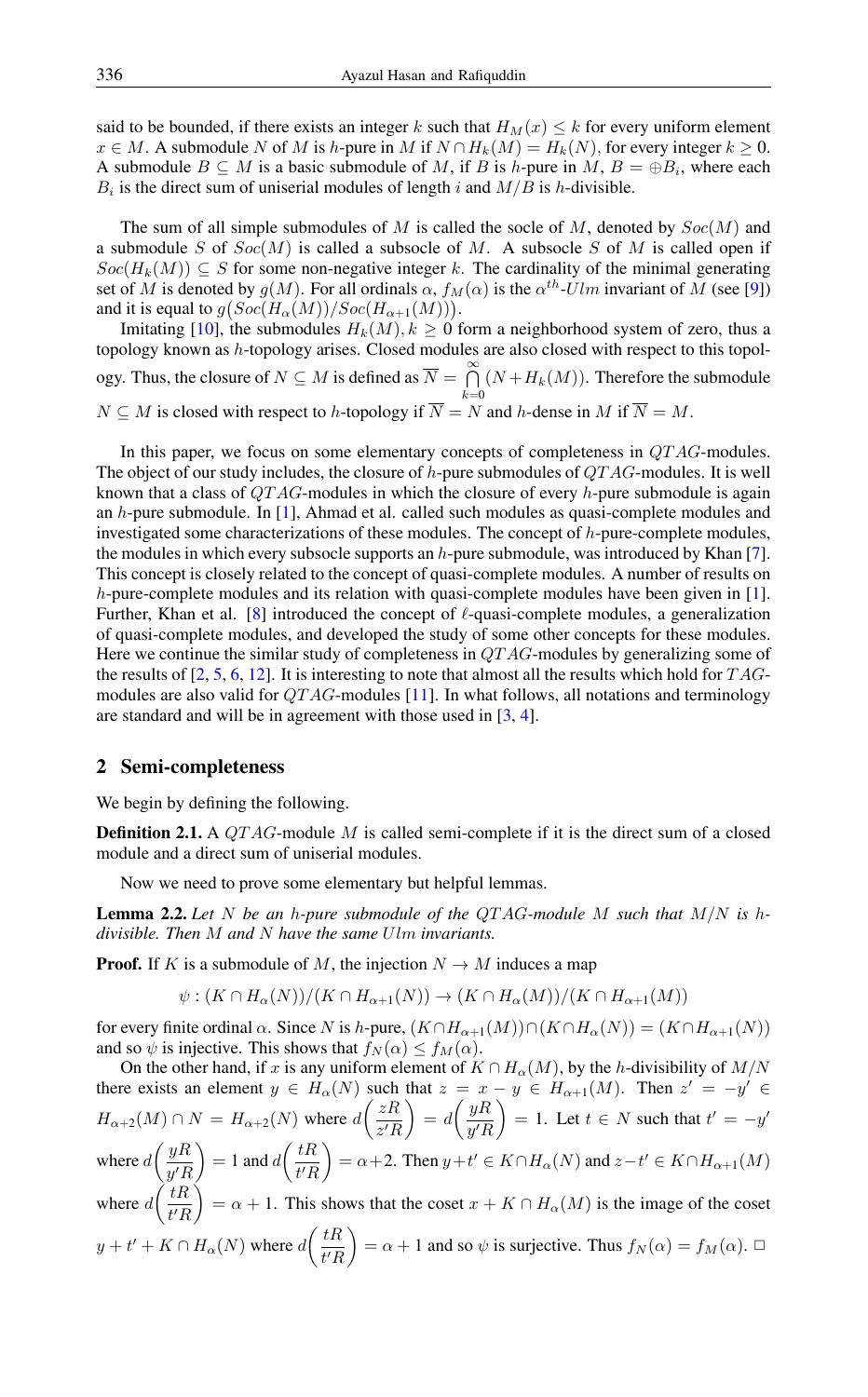**Lemma 2.3.** Let  $\{x_i\}$  be a sequence of elements in the QTAG-module M such that  $e(\{x_i\}) = 1$ . *If*  $H_M(x_i) = k_i$  *such that*  $x_i = y_i$  *where*  $d\left(\frac{y_iR}{x_iR}\right)$  $x_iR$  $\bigg\} = k_i$ , and  $k_i \neq k_j$ , for  $i \neq j$ . Then the *submodule* N *generated by* yi*'s is* h*-pure and is the direct sum of uniserial modules generated*  $by y_i$ 's.

**Proof.** Assuming the contrary N is not the direct sum of uniserial modules generated by  $y_i$ 's, therefore a relation

$$
p_1x_1 + \ldots + p_ix_i = 0,
$$

with not every  $p_i$  a multiple of prime. But this requires at least two of  $x_i$ 's to have the same height, which is a contradiction. This substantiates our claim.

If  $x \in N$  such that  $e(x) = 1$ , therefore x is a linear combination of  $x_i$ 's by the above relation. Then its height in M, and in N, is the smallest of the heights of  $x_i$ 's which appear nontrivially in the linear combination. Hence N is h-pure.  $\Box$ 

**Lemma 2.4.** Let M and M' be QTAG-modules without elements of infinite height and  $\phi$  be *a* homomorphism of M into M' such that for any submodule N of M and for all k,  $\phi(N \cap$  $H_k(M) \neq 0$ . Then there exists an *h*-pure submodule L of M such that the restriction of  $\phi$  to the *closure* L *of* L *is an isomorphism.*

**Proof.** For all k we have,  $\phi(N \cap H_k(M)) \neq 0$ , we extract a sequence  $\{x_i\}$  of elements of N such that  $y_i = \phi(x_i) \neq 0$  and  $H_M(x_{i+1}) > H_{M'}(y_i)$  for every i. Let  $H_M(x_i) = k_i$  and  $H_M(y_i) = m_i$ , we have  $k_1 \le m_1 < k_2 \le m_2 < \ldots$ . Suppose  $x_i \in M$  such that  $x_i = a_i$  where  $d\left(\frac{a_i R}{n} \right)$  $x_iR$  $= k_i$ 

and  $y_i \in M'$  such that  $y_i = b_i$  where  $d\left(\frac{b_i R}{n} \right)$  $y_iR$  $= m_i$ . Let L and T be the submodules of M and

 $M'$  generated by  $a_i$  and  $b_i$ , respectively. By Lemma 2.3, L and T are h-pure in M and M' and are the direct sums of uniserial modules generated by  $a_i$  and  $b_i$ . Then  $\phi$  induces an isomorphism between  $N \cap L$  and  $K \cap T$ , and thus the restriction of  $\phi$  to  $L$  is an isomorphism.

Notice that  $H_{m_i}(T) \cap K = H_{k_i}(\phi(L)) \cap K \in M'$ , and both are generated by the elements  $y_j$  for  $j \geq i$ . Now let  $z \in \overline{L}$  such that  $e(z) = 1$  and  $\phi(z) = 0$ . Suppose  $z_i \to z$  where  $z_i \in L$  and  $z - z_i \in H_{m_i}(M)$  for every i. Since L is h-pure,  $e(z_i) = 1$  for every i. Thus  $-\phi(z_i) = \phi(z - z_i) \in H_{m_i}(M') \cap T \cap K = H_{k_i}(\phi(L)) \cap K \in M'.$  Since  $\phi$  is an isomorphism on  $L, z_i \in H_{k_i}(L)$ . This proves that  $z = 0$ .  $\Box$ 

We are now ready to prove the following theorem.

**Theorem 2.5.** Let M be a semi-complete QTAG-module with a decomposition  $M = M_1 \oplus M_2$ , *and let* K *be an h-pure closed submodule of M. Then there exists an integer t such that*  $N \cap$  $H_t(K) \subset M_1$ , for every submodule N of M.

**Proof.** If  $N \cap H_t(K) \nsubseteq M_1$  for all t, by Lemma 2.4 there exists an h-pure submodule L in K such that the projection  $\phi : M \to M_2$  is an isomorphism when restricted to the closure  $\overline{L}$  of  $L$ . Now  $\overline{L}$  is h-pure, and so the h-topology on  $\overline{L}$  is the same as that induced on K. This means that  $\overline{L}$  is closed. But  $\overline{L}$  is isomorphic to a submodule of  $M_2$  and every submodule of  $M_2$  is a direct sum of uniserial modules, as desired. The proof is finished.  $\Box$ 

And so, we proceed to establish a relationship between two decompositions of a semicomplete module.

**Theorem 2.6.** Let M be a semi-complete QTAG-module with the decompositions  $M = M_1 \oplus M_2$  $M_2 = M_3 \oplus M_4$ . Then there exists an integer t such that  $H_t(M_1) \cong H_t(M_3)$  and  $H_t(M_2) \cong$  $H_t(M_4)$ 

**Proof.** Applying Theorem 2.5, we deduce that for some non-negative t, we have  $N \cap H_t(M_1) =$  $N \cap H_t(M_3)$ , for any submodule N of M. Hence  $N \cap H_{t+i}(M_1) = N \cap H_{t+i}(M_3)$  for every non-negative *i*. This implies that the Ulm invariants of the closed modules  $H_t(M_1)$  and  $H_t(M_3)$ are equal, so that  $H_t(M_1) \cong H_t(M_3)$ .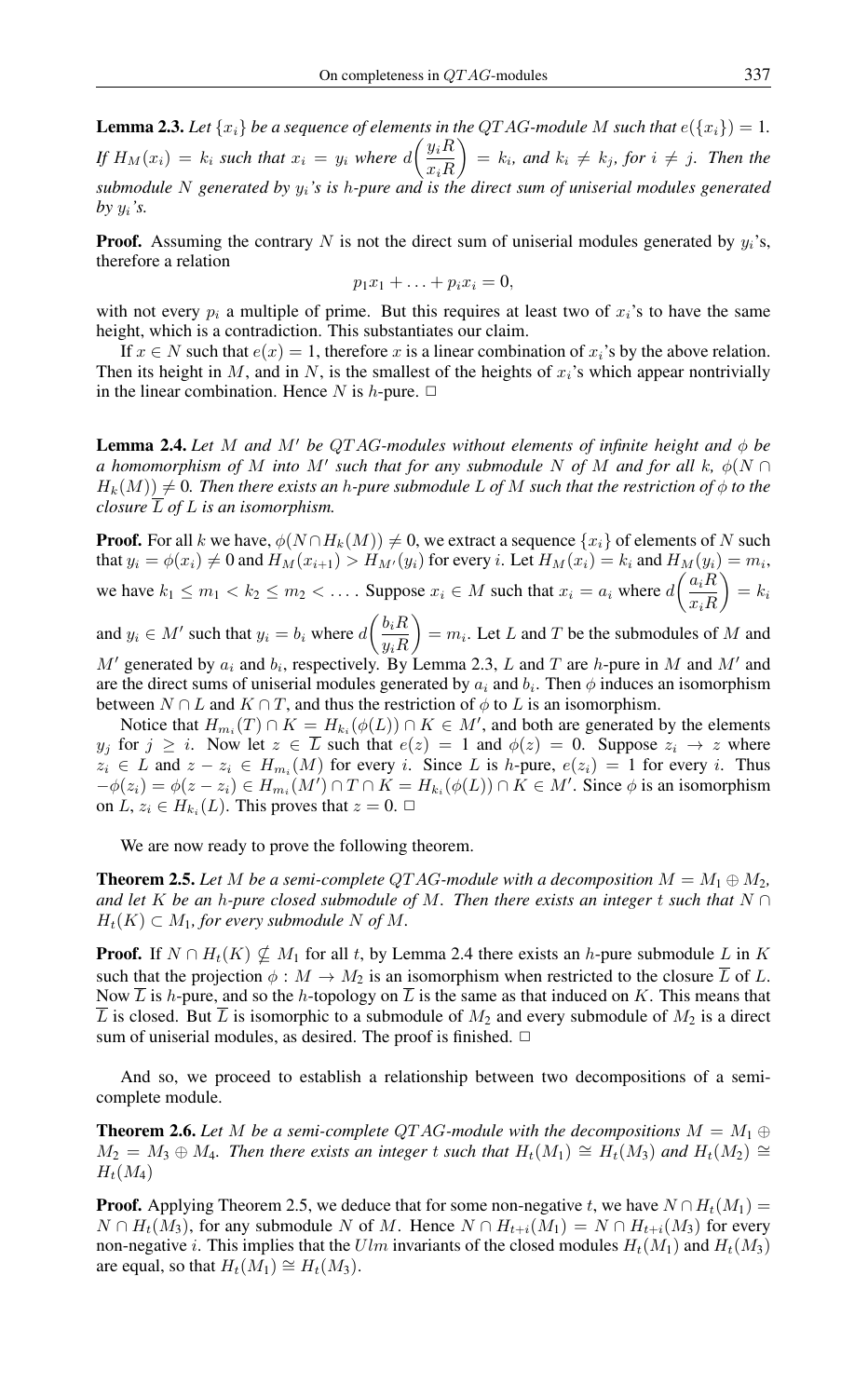Next, to show  $H_t(M_2) \cong H_t(M_4)$ , we need only to show that

 $N \cap H_{t+i}(M_2)/N \cap H_{t+i+1}(M_2) \cong N \cap H_{t+i}(M_4)/N \cap H_{t+i+1}(M_4).$ 

It follows that  $H_t(M_2)$  and  $H_t(M_4)$ , as direct sums of uniserial modules with the same Ulm invariants, are isomorphic. Moreover, from  $M = M_1 \oplus M_2$  we have  $N \cap H_{t+i}(M) = N \cap$  $H_{t+i}(M_1) \oplus N \cap H_{t+i}(M_2)$ . Therefore, we define the map  $\eta : N \cap H_{t+i}(M) \to N \cap H_{t+i}(M_2)/N \cap H_{t+i}(M_1)$  $H_{t+i+1}(M_2)$  such that ker( $\eta$ ) =  $N \cap H_{t+i}(M_1) + N \cap H_{t+i+1}(M)$ . Thus

$$
(N \cap H_{t+i}(M))/(N \cap H_{t+i}(M_1) + N \cap H_{t+i+1}(M)) \cong (N \cap H_{t+i}(M_2))/(N \cap H_{t+i+1}(M_2)).
$$

Repeating the argument for  $M = M_3 \oplus M_4$ , we obtain a similar isomorphism with  $M_1$  and  $M_2$ replaced by  $M_3$  and  $M_4$ . Since  $N \cap H_{t+i}(M_1) = N \cap H_{t+i}(M_3)$ , the desired isomorphism is evident, ensures our claimed.  $\Box$ 

**Analysis.** Let  $M_2 = \Sigma P_i$  and  $M_4 = \Sigma Q_i$  where every  $P_i$  and  $Q_i$  is a direct sum of uniserial modules of exponent i. Also, let  $M_1$  and  $M_3$  be the closed submodules of  $\Pi R_i$  and  $\Pi S_i$  where every  $R_i$  and  $S_i$  is also a direct sum of uniserial modules of exponent *i*. For every *i*,  $R_i \oplus P_i$ and  $S_i \oplus Q_i$  are isomorphic such that each is the direct sum of  $f_M(i - 1)$  copies of the uniserial modules of exponent *i*. Furthermore, if t is as in Theorem 2.6,  $R_i \cong S_i$  and  $P_i \cong Q_i$  for  $i \geq t$ . This leads to the following result.

**Corollary 2.7.** Let M be a semi-complete QTAG-module with the decompositions  $M = M_1 \oplus M_2$  $M_2 = M_3 \oplus M_4$ , then these two decompositions of M possess isomorphic refinements.

Towards the end of this section, we have the following result which is of particular interest.

**Theorem 2.8.** Let M and M' be semi-complete QTAG-modules with the same Ulm invariants *having decompositions*  $M = M_1 \oplus M_2$  *and*  $M' = M_3 \oplus M_4$ *. Then* M *and* M' *are isomorphic if* and only if there is an integer  $t$  such that for every  $i \ge t$ ,  $f_{M_1}(i) = f_{M_3}(i)$  and  $f_{M_2}(i) = f_{M_4}(i)$ .

#### 3 h-pure-completeness

For facilitating the exposition and for the convenience of the readers, we recall the following definition.

**Definition 3.1.** A *QTAG*-module *M* is called *h*-pure-complete if for every subsocle *S* of *M* there exists an *h*-pure submodule N of M such that  $S = Soc(N)$ .

To develop the study of h-pure-complete module, we prove the following working lemma.

Lemma 3.2. Let M and M' be QTAG-modules such that M' is bounded and S be a subsocle  $of M + M'$ . If N is an *h*-pure submodule of M supported by  $S \cap M$ , then S supports an *h*-pure *submodule of*  $M + M'$  *which contains* N.

**Proof.** Clearly,  $(S + N)/N$  is an open subsocle of  $(M + M')/N$  and hence supports an h-pure submodule  $K/N$  of  $(M + M')/N$ , for any submodule K of M. Then  $Soc(K) = S$  and K is an h-pure in  $M + M'$ , since N and  $K/N$  are h-pure submodules of  $M + M'$  and  $(M + M')/N$ , respectively.  $\Box$ 

As a consequence, we have the following.

Theorem 3.3. Let M be an h-pure-complete QTAG-module. If M' is a direct sum of uniserial modules, then  $M + M'$  is h-pure-complete.

**Proof.** Since M' is a direct sum of uniserial modules,  $M + M'$  is the union of a monotone sequence of h-pure submodules  $M + M'_k$  such that  $M'_k$  is bounded. Let S be a subsocle of  $M + M'$ and set  $S_k = S \cap (M + M'_k)$ . Using Lemma 3.2 and the fact that M is h-pure-complete, we construct a monotone sequence of h-pure submodules  $N_k \subseteq M + M'_k$  such that  $Soc(N_k) = S_k$ . Then  $N = \bigcup_{n=1}^{\infty}$  $\bigcup_{k=1} N_k$  is an *h*-pure submodule of  $M + M'$  supported by  $S$ .  $\Box$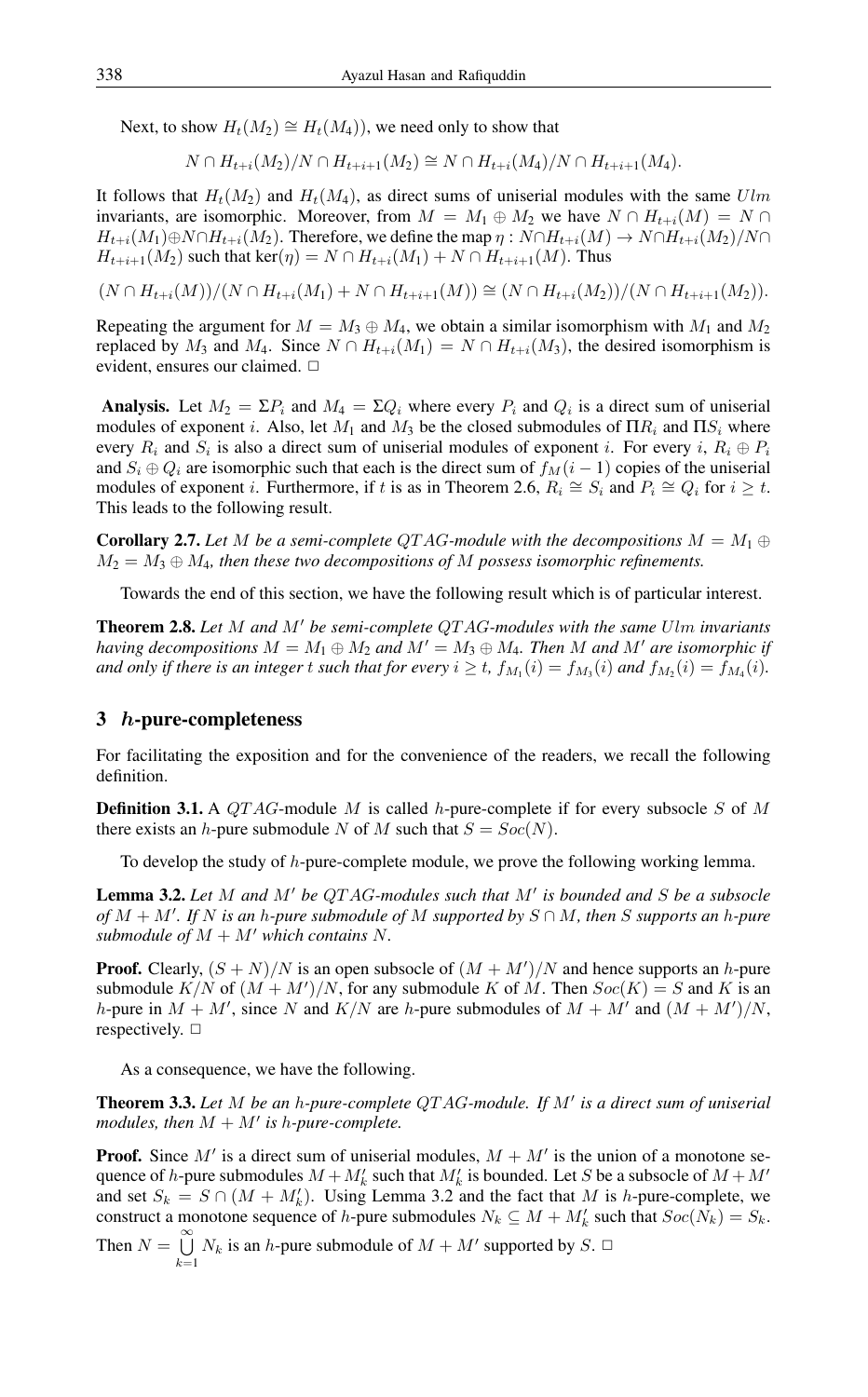Theorem 3.4. Let M be an h-pure-complete QTAG-module. If M' is a closed module with finite Ulm invariants, then  $M + M'$  is h-pure-complete.

**Proof.** Suppose M is without elements of infinite height, i.e.  $H_{\omega}(M) = 0$ . Now let S be a subsocle of  $M + M'$  and let P be the projection of S into M. Since M is h-pure-complete, there is an h-pure submodule N of M supported by P. Then S is contained in the h-pure submodule  $N + M'$ . Let  $\overline{C}$  be the closure of  $N + M'$  such that  $\overline{C} = \overline{N} + M'$ , where  $\overline{N}$  is the closure of N in  $\overline{C}$ . Since M' is a closed module with finite  $Ulm$  invariants, its socle is a direct summand of P. But  $(\overline{S} + Soc(M')) \supset \overline{P} = Soc(\overline{N})$ . Therefore,  $Soc(\overline{C}) = \overline{P} + Soc(M')$ , as desired.  $\Box$ 

As immediate consequence, we yield the following corollary.

Corollary 3.5. Let M be an *h-pure-complete QTAG-module. If M'* is a semi-complete module with finite  $Ulm$  invariants, then  $M + M'$  is h-pure-complete.

Recall that a QTAG-module M is said to be quasi-complete if the closure  $\overline{N}$  of every h-pure submodule  $N$  of  $M$ , is  $h$ -pure in  $M$ .

**Theorem 3.6.** Let  $M_k$  be a quasi-complete QTAG-module such that  $M_k$  is an h-pure in  $M_{k+1}$ , *for each positive integer k, then*  $M = \bigcup_{k=0}^{\infty} M_k$  $\bigcup_{k=1}$  *M<sub>k</sub>* is *h*-pure-complete.

**Proof.** Let S be a subsocle of M and set  $S_k = S \cap M_k$ . Now if each  $S_k$  is open, then  $S = \bigcup_{k=1}^{\infty} S_k$  $\bigcup_{k=1} S_k$ supports a direct sum of uniserial modules which is  $h$ -pure in  $M$ . Thus, by what we have just shown above, in view of the Theorem 3.3, we are done.  $\Box$ 

The following example demonstrates that the direct sum of two  $h$ -pure-complete modules need not be h-pure-complete.

**Example.** Suppose that  $C$  is an unbounded closed module with a countably generated basic submodule B. Then C contains a proper, h-dense h-pure submodule M such that M is a quasicomplete module and  $g(M) = c$ . Therefore, C contains an h-pure submodule M' such that  $Soc(M') = Soc(M)$  and  $M' \not\cong M$ . Since M' is also quasi-complete and therefore both M and  $M'$  are h-pure complete. However, the subsocle S of  $M + M'$  consisting all elements of the form  $(x, x)$  such that  $x \in Soc(M) = Soc(M')$  does not support an h-pure submodule of  $M + M'$ . Indeed, if N is an h-pure submodule of  $M + M'$  such that  $Soc(N) = S$ , then it is easily seen that N is a sub-direct sum of M and M' with zero kernels, contrary to the fact that M and  $M'$ are not isomorphic.

#### 4 Totally quasi-completeness

Following [\[8\]](#page-6-7), a submodule N of a  $QTAG$ -module M is called imbedded if there exists a function  $\ell : Z^+ \to Z^+$  such that  $N \cap H_{\ell(k)}(M) \subseteq H_k(N)$  for each  $k \in Z^+$ . Here,  $\ell$  is called an imbedding function for N in M. Let  $\ell$  be an imbedding function for N in M then N is called  $\ell$ -imbedded submodule of M. A QTAG-module M is called  $\ell$ -quasi-complete if the closure  $\overline{N}$ of every  $\ell$ -imbedded submodule N of M, is an imbedded submodule of M.

Let  $\mathcal{F}(\ell)$  be the family of  $\ell$ -quasi-complete modules for arbitrary  $\ell$ . We note that  $\mathcal{F}(\ell_1) \subset$  $\mathcal{F}(\ell_2)$  if and only if  $\ell_2 \leq \ell_1$ . In particular  $\mathcal{F}(I)$  contains every  $\ell$ -quasi-complete module for every  $\ell$ . Let C denote the family of closed modules. It is well known that  $C \subset \mathcal{F}(I)$ . The following theorem is the rather interesting result that  $C \subset \mathcal{F}(\ell)$  for every  $\ell$ .

**Theorem 4.1.** Let  $M$  be a closed QTAG-module. Then  $M$  is  $\ell$ -quasi-complete every  $\ell$ .

**Proof.** Let N be  $\ell$ -imbedded in M. We show that  $\overline{N} \cap H_{\ell(k)}(M) \subset H_k(\overline{N})$  for each k. Let x be any uniform element in  $\overline{N} \cap H_{\ell(k)}(M)$ . Then  $x \in Soc^m(\overline{N})$  for some m. By [\[8,](#page-6-7) Lemma 1.11],  $Soc^m(\overline{N}) \subset \overline{Soc^m(N)}$ . Thus x is the limit of a Cauchy sequence in  $Soc^m(N)$ . Let  ${x_n} \subset Soc^{m}(N)$  be subsequence of that sequence satisfying

(i)  $x_1 \in H_{\ell(k)}(M)$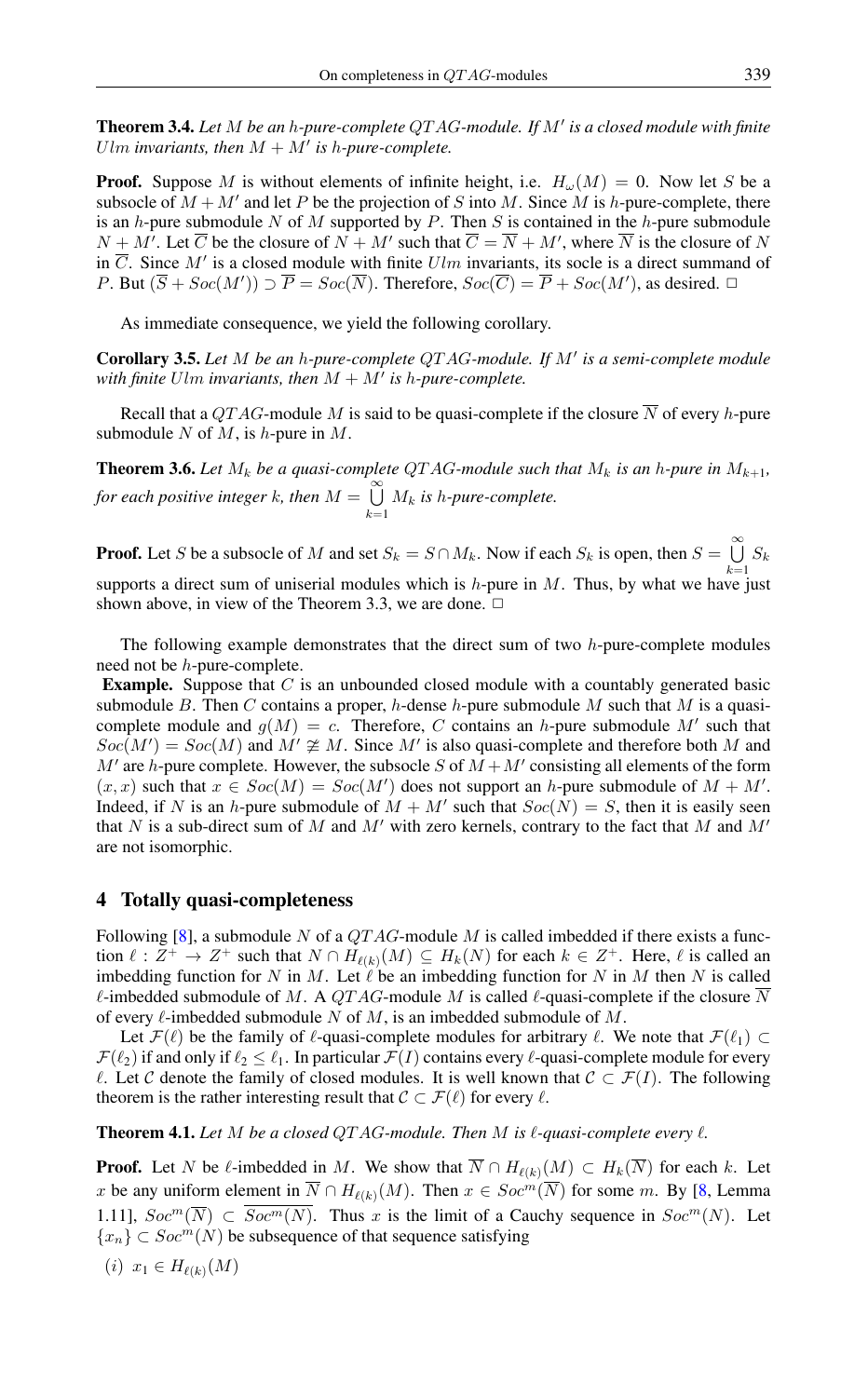(ii)  $x_{n+1} - x_n \in H_{\ell(k+n)}(M)$  for every n.

Since N is  $\ell$ -imbedded,  $x_1 \in H_k(N)$  and  $x_{n+1} - x_n \in H_{(k+n)}(N)$ . Let  $y_1 \in N$  such that  $d\left(\frac{y_1R}{\pi R}\right)$  $x_1R$  $= k$  and  $\{z_n\} \subset N$  such that  $d\left(\frac{z_nR}{\sqrt{n}}\right)$  $(x_{n+1} - x_n)R$  $= k + n$ . Then  $\{y_n\}$  is a bounded Cauchy sequence in N such that  $\{y_n\} \subset Soc^{k+m}(N)$ , so there exists  $y \in \overline{N}$  such that lim  $y_n = y$ , since M is closed. Now  $\lim x_n = x$  and, since  $d\left(\frac{y_n R}{x} \right)$  $x_nR$  $= k$ , therefore  $\lim x_n = y'$  where  $d\left(\frac{yR}{\sqrt{L}}\right)$  $y'R$  $= k$ . But limits are unique since  $M^1 = 0$ . Thus  $x = y' \in H_k(\overline{N})$  where  $d\left(\frac{yR}{g/L}\right)$  $y'R$  $= k,$ as required. Hence  $\overline{N}$  is  $\ell$ -imbedded and M is  $\ell$ -quasi-complete.  $\Box$ 

Let  $\mathcal{F} = \bigcap_{\ell} \mathcal{F}(\ell)$ . Then every module in F has the property that the closure of an  $\ell$ -imbedded submodule is again  $\ell$ -imbedded for every  $\ell$ . This motivates us to make the following definition:

**Definition 4.2.** A QTAG-module M is called totally quasi-complete if it is  $\ell$ -quasi-complete for every  $\ell$ .

Remark 4.3. It is easy to see that every closed module is totally quasi-complete.

We establish the relation among quasi-complete,  $\ell$ -quasi-complete and totally quasi-complete modules.

Theorem 4.4. *Let* M *be a separable* QT AG*-module. Then the following are equivalent:*

- (i) M *is quasi-complete;*
- $(iii)$  *M* is  $\ell$ -quasi-complete;
- (ii) M *is totally quasi-complete.*

**Proof.** The implications  $(iii) \Rightarrow (ii)$  and  $(ii) \Rightarrow (i)$  are obvious, because the identity function is an imbedding function for  $h$ -pure submodules.

 $(i)$  ⇒  $(iii)$ . Let M be quasi-complete. If  $N \subset M$  such that N is bounded, then  $\overline{N} \subset M$ . Now, assume that N is unbounded and  $\ell$ -imbedded in M, where  $\ell(1) = n$ . Let  $x \in M$  and  $x' \in \overline{N}$  such that  $d\left(\frac{xR}{x'}\right)$  $x'R$  $= n$ . Let B be a basic submodule of M and  $\overline{B}$  is closure of B in M,  $\overline{N}/N = (\overline{B}/N)^1$ . Since  $\overline{B}$  is totally quasi-complete,  $\overline{N} \subset \overline{B}$ , so  $\overline{N}/N = (\overline{B}/N)^1$  is h-divisible by [\[8,](#page-6-7) Lemma 1.10]. Thus there exist  $y \in N$ ,  $z \in \overline{N}$  such that  $z' = x' + y$  where  $d\left(\frac{xR}{\sqrt{r}}\right)$  $x'R$  $\Big) = d \Big( \frac{zR}{l^2}$  $z'R$  $= n$ . Now, consider  $a \in N$  such that  $a' = b'$  where  $d\left(\frac{aR}{dt}\right)$  $a'R$  $\Big) = 1,$  $d\left(\frac{bR}{U} \right)$  $b'R$  $= n$  and  $b = z - x$ . Therefore,  $z' - (x' + a) \in Soc(\overline{B}) = Soc(M) + Soc(\overline{N})$ , where  $d\left(\frac{xR}{\sqrt{r}}\right)$  $x'R$  $= d \left( \frac{zR}{l} \right)$  $z'R$  $= n - 1$ . Hence, there exist  $u \in Soc(M), v \in Soc(\overline{N})$  such that  $z' - v =$  $x' + u + a \in \overline{N} \cap M$  where  $d\left(\frac{xR}{dt}\right)$  $x'R$  $= d \left( \frac{zR}{l} \right)$  $z'R$  $= n - 1$ . Now  $H_1((x' + u + a)R) = x' + a'$ where  $d\left(\frac{xR}{H}\right)$  $x'R$  $= n$  and  $d\left(\frac{aR}{\sqrt{R}}\right)$  $a'R$ = 1, therefore  $x' + u + a$  where  $d\left(\frac{xR}{dt}\right)$  $x'R$  $= n - 1$ , is a solution of  $w \equiv x' \pmod{N}$  where  $d \left( \frac{xR}{x\sqrt{n}} \right)$  $x'R$  $= n$ . Hence, any element of  $(M/N)^1 = (\overline{N} \cap M)/N$ is h-divisible in  $(\overline{N} \cap M)/N$ , so  $(\overline{N} \cap M)/N = H_1((\overline{N} \cap M)/N)$ . That is,  $(\overline{N} \cap M)/N$  is h-divisible and hence h-pure in  $M/N$ . Thus by [\[8,](#page-6-7) Lemma 1.5],  $\ell$  is an imbedding function for  $\overline{N} \cap M$  in N. The proof is over.  $\Box$ 

## 5 Open problems

In closing, we pose the following questions of interest: